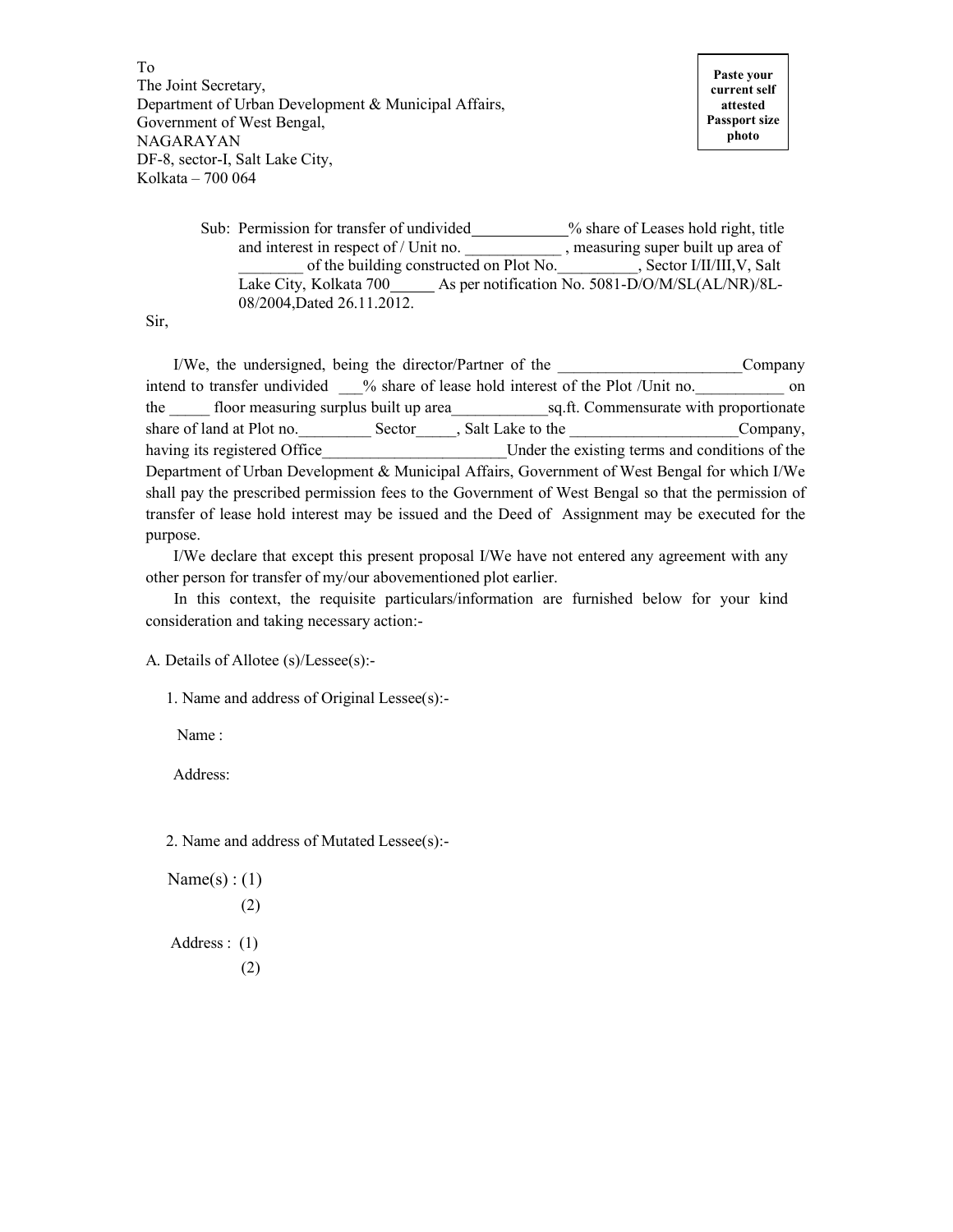B. Particulars of the Applicant(s)

| Name                                                    | 1) | 2) |
|---------------------------------------------------------|----|----|
| <b>Address</b>                                          |    |    |
| <b>Signature in full</b>                                |    |    |
| <b>PAN</b>                                              |    |    |
| <b>CIN</b>                                              |    |    |
| <b>Nationality</b>                                      |    |    |
| <b>Contact No</b>                                       |    |    |
| e-mail ID                                               |    |    |
| Authorization<br>Detail (copy<br>should be<br>enclosed) |    |    |

(a) Self attested Photos:-





## C. Details of Proposed Transferee(s):-

| Name                     | $\bf{l}$ | $\mathbf{2}$ |
|--------------------------|----------|--------------|
| <b>Address</b>           |          |              |
| <b>Signature in full</b> |          |              |
| <b>PAN</b>               |          |              |
| <b>CIN</b>               |          |              |
| <b>Nationality</b>       |          |              |
| <b>Contact No</b>        |          |              |
| e-mail ID                |          |              |

(e) Self attested Photos:-



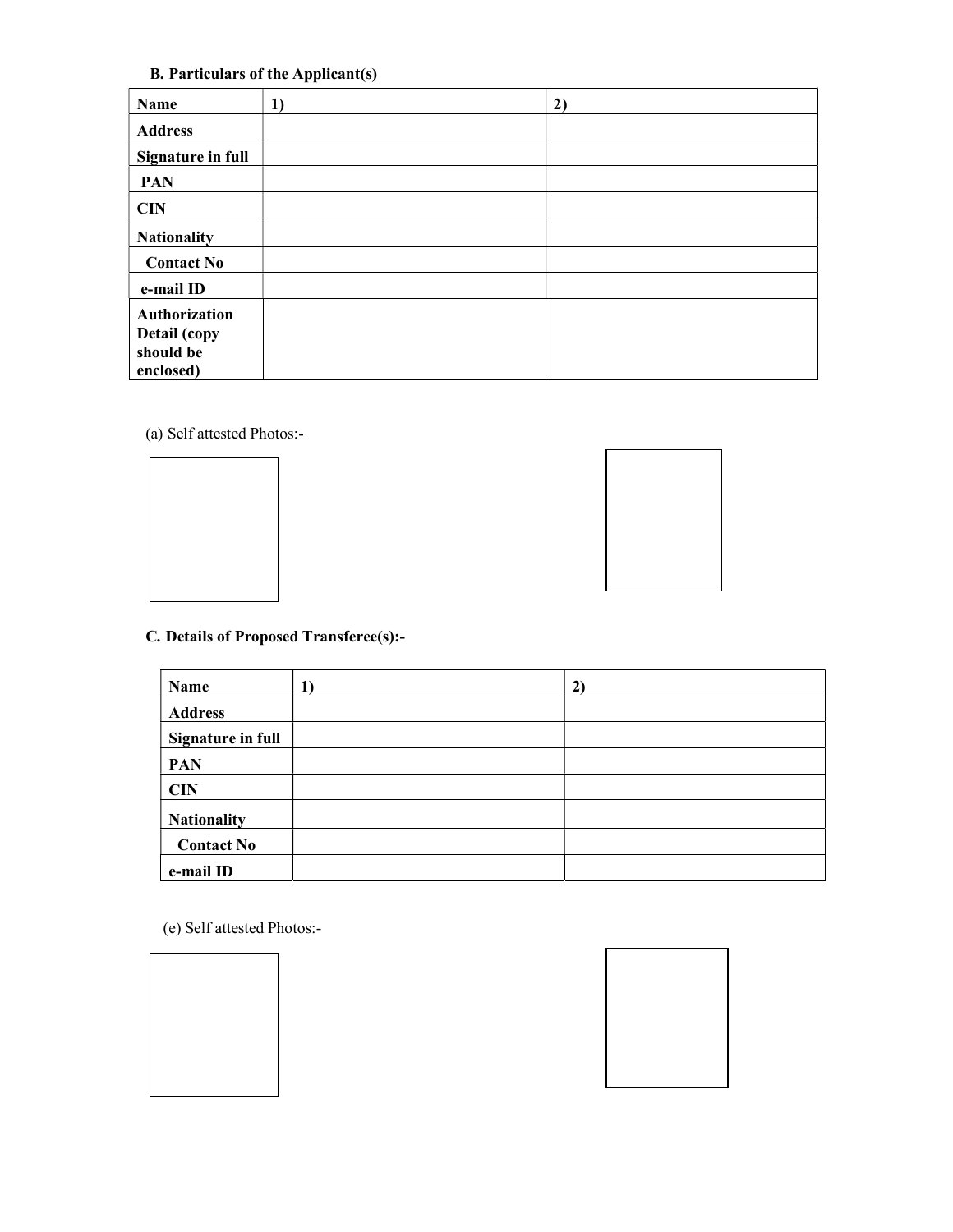|  | D. Details of Land:- |  |  |
|--|----------------------|--|--|
|--|----------------------|--|--|

|                                        |                                                                                                            |  | (1) Plot No.: ________, Block: ________, Sector I/II//III, V Salt Lake City, Kokkata-7000__.         |  |  |
|----------------------------------------|------------------------------------------------------------------------------------------------------------|--|------------------------------------------------------------------------------------------------------|--|--|
|                                        | (2) Area of Land : Cottahs.                                                                                |  |                                                                                                      |  |  |
|                                        | (3) Status of Land: (whether vacant/building):-                                                            |  |                                                                                                      |  |  |
|                                        |                                                                                                            |  |                                                                                                      |  |  |
|                                        |                                                                                                            |  |                                                                                                      |  |  |
|                                        | $\qquad \qquad \text{dated}$                                                                               |  |                                                                                                      |  |  |
|                                        |                                                                                                            |  |                                                                                                      |  |  |
|                                        | <u> 1989 - Johann Stone, amerikansk politiker (</u><br>(iv) Constructed by: The Original/Mutated Lessee(s) |  |                                                                                                      |  |  |
|                                        | (v) Details of demolition if any: No/Yes                                                                   |  |                                                                                                      |  |  |
|                                        |                                                                                                            |  | (5) Deed of Lease being No. registered in favour of in the Office of the                             |  |  |
|                                        | on in Book No. 1 Volume No.                                                                                |  |                                                                                                      |  |  |
|                                        |                                                                                                            |  | Pages to for the year                                                                                |  |  |
|                                        |                                                                                                            |  |                                                                                                      |  |  |
|                                        |                                                                                                            |  |                                                                                                      |  |  |
|                                        |                                                                                                            |  |                                                                                                      |  |  |
| E. Ground $(s)/$ purpose of            |                                                                                                            |  |                                                                                                      |  |  |
| $transfer:-(i)$                        |                                                                                                            |  |                                                                                                      |  |  |
| (ii)                                   |                                                                                                            |  |                                                                                                      |  |  |
| (iii)                                  |                                                                                                            |  |                                                                                                      |  |  |
|                                        | iv) Wheather any change of land use purpose                                                                |  |                                                                                                      |  |  |
|                                        | v) Wheather any change of character of land.                                                               |  |                                                                                                      |  |  |
| F. Details of encumbrances:-           |                                                                                                            |  |                                                                                                      |  |  |
| (i) Loan/Mortgage,:-                   |                                                                                                            |  |                                                                                                      |  |  |
| i(a) if yes, details of mortgage/loan. |                                                                                                            |  |                                                                                                      |  |  |
| (ii) Tenancy, if any:-                 |                                                                                                            |  |                                                                                                      |  |  |
|                                        |                                                                                                            |  | I/We do solemnly declare that the instant application for transfer has been made according to my/our |  |  |
|                                        |                                                                                                            |  | own will/desire and not being misguided/influenced/forced by anyone or by any means                  |  |  |
|                                        |                                                                                                            |  | Necessary documents/particulars are enclosed herewith for your ready reference and kind              |  |  |
|                                        | perusal. An early action from your end is earnestly solicited.                                             |  |                                                                                                      |  |  |

Yours faithfully,

Date: